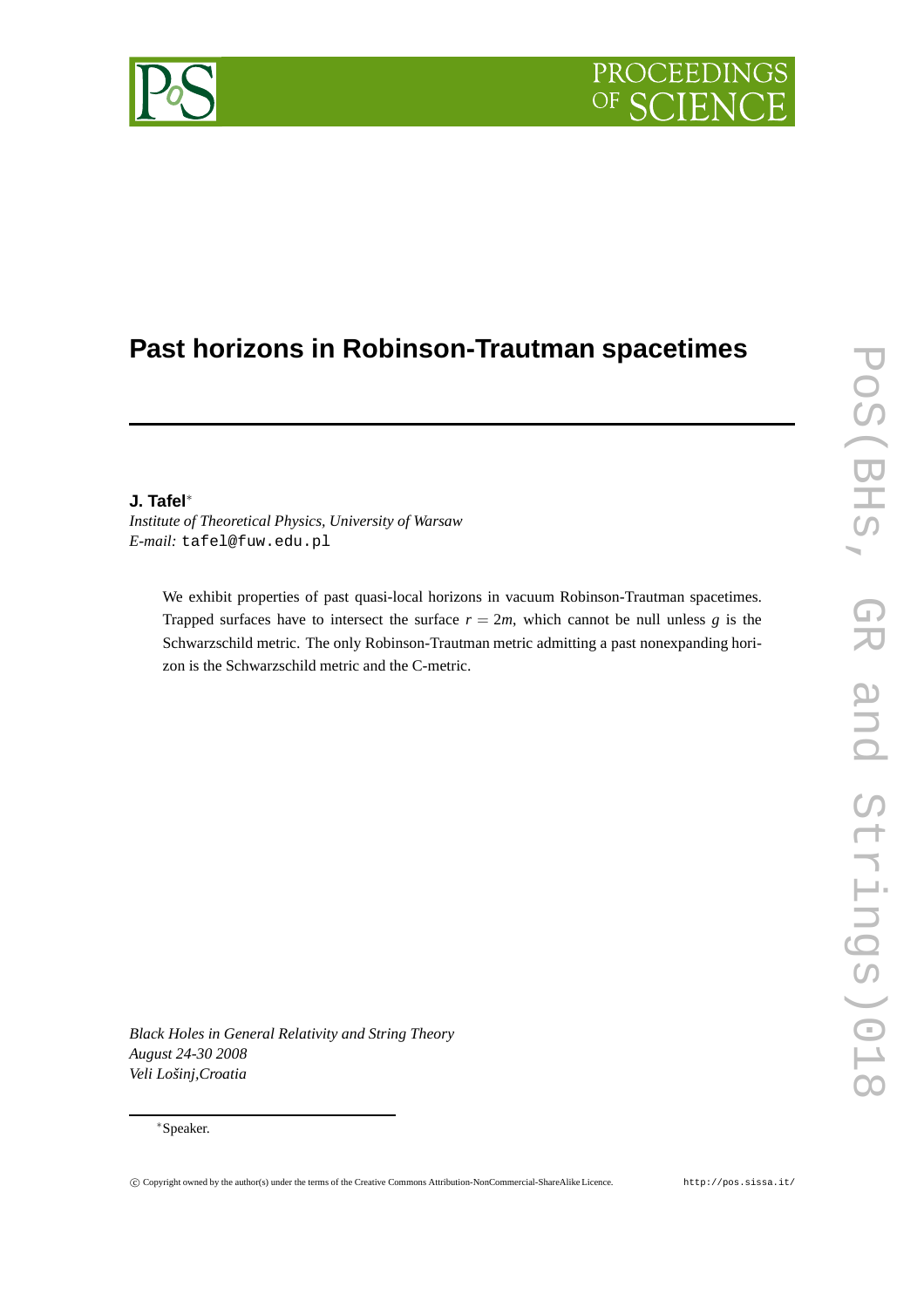#### **1. Introduction**

The Robinson-Trautman (RT) metrics [1]

$$
g = 2du(Hdu + dr) - 2\frac{r^2}{P^2}d\xi d\xi
$$
 (1.1)

were proposed in order to describe gravitational radiation from bounded sources. Here  $u, r, \xi, \bar{\xi}$ are coordinates and  $P = P(u, \xi, \bar{\xi})$  is an unknown function. For RT metrics the vacuum Einstein equations reduce to the definition of *H* in terms of *P*

$$
H = P^{2}(\ln P)_{,\xi\xi} - r(\ln P)_{,\mu} - \frac{m}{r}
$$
 (1.2)

and the RT equation for the function *P*

$$
K_{,\xi\bar{\xi}} - 3m(P^{-2})_{,\mu} = 0 \tag{1.3}
$$

Here *m* = const and

 $K = 2P^2(\ln P)_{,\xi \bar{\xi}}$ 

is the Gauss curvature of the surfaces  $u = \text{const}, r = 1$ .

Global structure, trapped surfaces and asymptotic behaviour of RT spacetimes were successfully studied by Penrose [2], Foster and Newman [3], Lukacs, Perjes, Porter and Sebestyen [4], Schmidt [5], Rendall [6], Tod [7], Singleton [8], Chrusciel [9, 10], Chrusciel and Singleton  $[11]$ , Chow and Lun [12] and others. In this communication we summarize our results [13] on trapped surfaces and quasi-local horizons in RT spacetimes. These geometrical objects play an important role in modern theory of black (or white) holes (see e.g. [14] and references therein).

A nontrivial solution of the RT equation is given by

$$
P=1+\frac{1}{2}\xi\bar{\xi}.
$$

It defines the Schwarzschild metric in the Eddington-Finkelstein coordinates

$$
g = du \left( \left( 1 - \frac{2m}{r} \right) du + 2dr \right) - r^2 \frac{2d \xi d \bar{\xi}}{(1 + \frac{1}{2} \xi \bar{\xi})^2} ,
$$

ξ being the complex stereographic coordinate of the 2-dimensional sphere  $S_2$ . These coordinates cover the shaded half of the Penrose conformal diagram (Fig.1).

Let us consider RT metrics with sections  $u =$  const,  $r =$  const diffeomorphic to  $S_2$ . Then

$$
\hat{P} = \frac{P}{1 + \frac{1}{2}\xi\bar{\xi}}
$$

is a smooth and positive function on  $S_2$ . By virtue of the RT equation we can set

$$
i \int_{S_2} P^{-2} d\xi \wedge d\xi = 4\pi . \qquad (1.4)
$$

Then the surface area of the sections is  $4\pi r^2$ . For  $m > 0$  these metrics can be developed from an initial surface  $u = u_0$  to cover a manifold shown in Fig. 2 [10].

When  $u \rightarrow \infty$  they tend to the Schwarzschild metric. Thus, the future event horizon is given by  $u = \infty$ ,  $r = 2m$  and is similar to that in the Schwarzschild spacetime.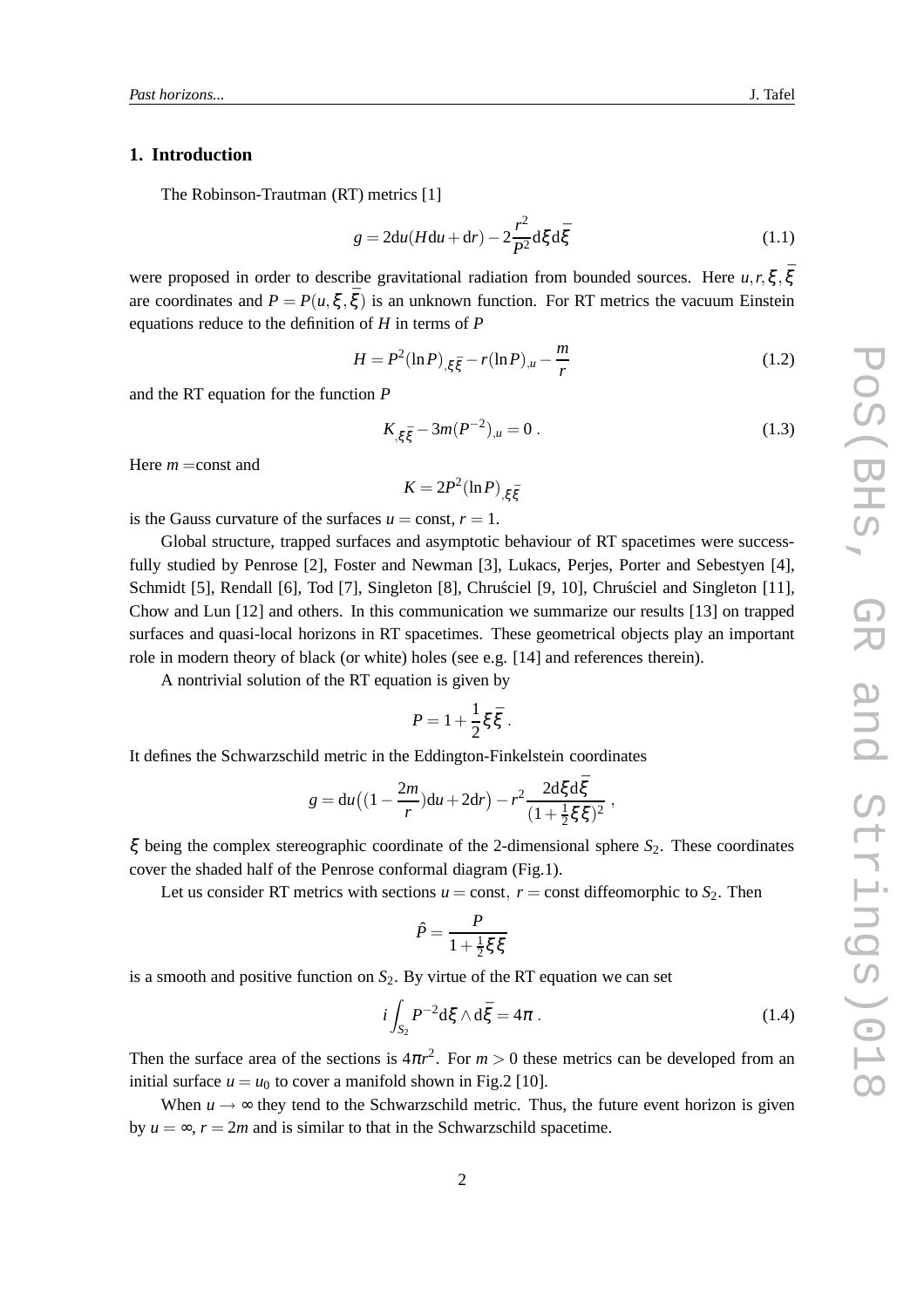

**Figure 1:** Conformal diagram of the Schwarzschild metric



**Figure 2:** Conformal diagram of the RT metric with  $m > 0$  [10]

### **2. Past trapped surfaces and horizons**

The question arises whether crossections of  $r = 2m$  with  $u =$  const  $\lt \infty$  form the past event horizon as in the Schwarzschild spacetime. In general, the answer is 'no' since solving condition  $H = 0$  together with the RT equation shows that (see [13] for details)

• *Surface*  $r = 2m$  *is null for*  $u < \infty \Leftrightarrow g$  *is Schwarzschild.* 

Let  $\mathscr S$  be a 2-dimensional spacelike surface given by

$$
u = \text{const}, \quad r = R(\xi, \bar{\xi}) \,. \tag{2.1}
$$

The ingoing and outgoing null vectors normal to  $\mathscr S$  read

$$
k = \partial_r
$$
  
\n
$$
l = \partial_u - \left( H - \frac{P^2}{r^2} |R_{,\xi}|^2 \right) \partial_r + \frac{P^2}{r^2} (R_{,\xi} \partial_{\xi} + R_{,\xi} \partial_{\xi}).
$$

Expansion of  $k$  and  $l$  on  $\mathscr S$  are, respectively,

$$
\theta_{(k)}=-R^{-1}
$$

and

$$
\theta_{(l)} = \frac{1}{R} \left( -P^2 (\ln R)_{,\xi \bar{\xi}} + \frac{K}{2} - \frac{m}{R} \right) .
$$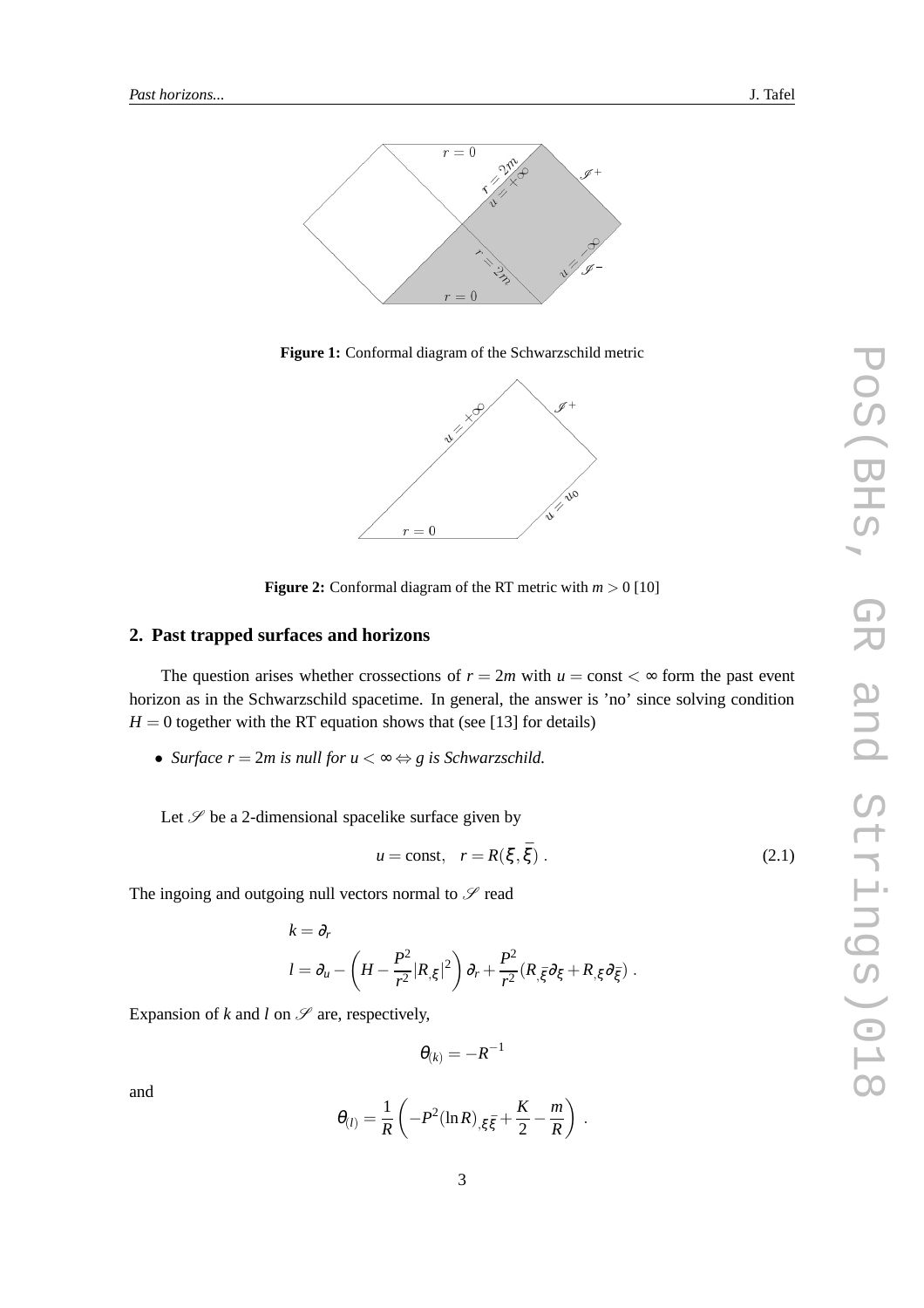Hence, the surface  $\mathscr S$  is trapped iff

$$
-P^{2}(\ln R)_{,\xi\xi} + \frac{K}{2} - \frac{m}{R} = 0.
$$
 (2.2)

According to Tod [7] equation (2.2) admits unique (for each *u*) solution which defines an outermost marginally trapped surface  $\mathscr{S}$ .

Integrating equation (2.2) over  $\mathscr S$  and using the Gauss-Bonnet theorem yields

$$
\int_{S_2} \left(\frac{2m}{R} - 1\right) d\sigma = 0,
$$

where  $d\sigma = iP^{-2}d\xi \wedge d\bar{\xi}$  is the surface 2-form. Hence, we obtain the following property

• *The trapped surface*  $\mathcal{S}$  *intersects the surface*  $r = 2m$ *.* 

By varing *u* in (2.1) and (2.2) one can define a hypersurface  $\mathcal H$  foliated by the marginally trapped surfaces  $\mathscr{S}$ . Chow and Lun [12] showed that  $\mathscr{H}$  is a non-timelike surface (dynamical horizon). From the point of view of a theory of black holes it is important to know whether  $H$ can be null (nonexpanding horizon). Note that if  $\mathcal H$  is null then the expansion-free null vector *l* is tangent to  $H$ . It is also shear-free due to the Raychaudhuri equation. Independly of topological assumptions on intersections of  $\mathcal H$  with *u*=const we obtain the following result (see [13] for a proof)

• *The only vacuum Robinson-Trautman metrics admitting a past nonexpanding horizon is the Schwarzschild solution and the C-metric.*

In the case of the C-metric coordinates  $u$  and  $\xi$  can be chosen in such a way that

$$
K = K(x+u) , P^2 = \frac{12m}{K_{,x}} ,
$$

where  $x = \text{Re}\xi$ . The function *K* undergoes the equation

$$
6mK_{,x} = -\frac{1}{3}K^3 + bK + c
$$

and the nonexpanding horizon  $\mathcal H$  is given by

$$
r = 6m(K+a)^{-1}.
$$

Here *a*, *b* and *c* are constants constrained by the condition

$$
\frac{a^3}{3} - ab + c = 0.
$$

Note that in this case  $\mathcal H$  does not admit regular spherical sections.